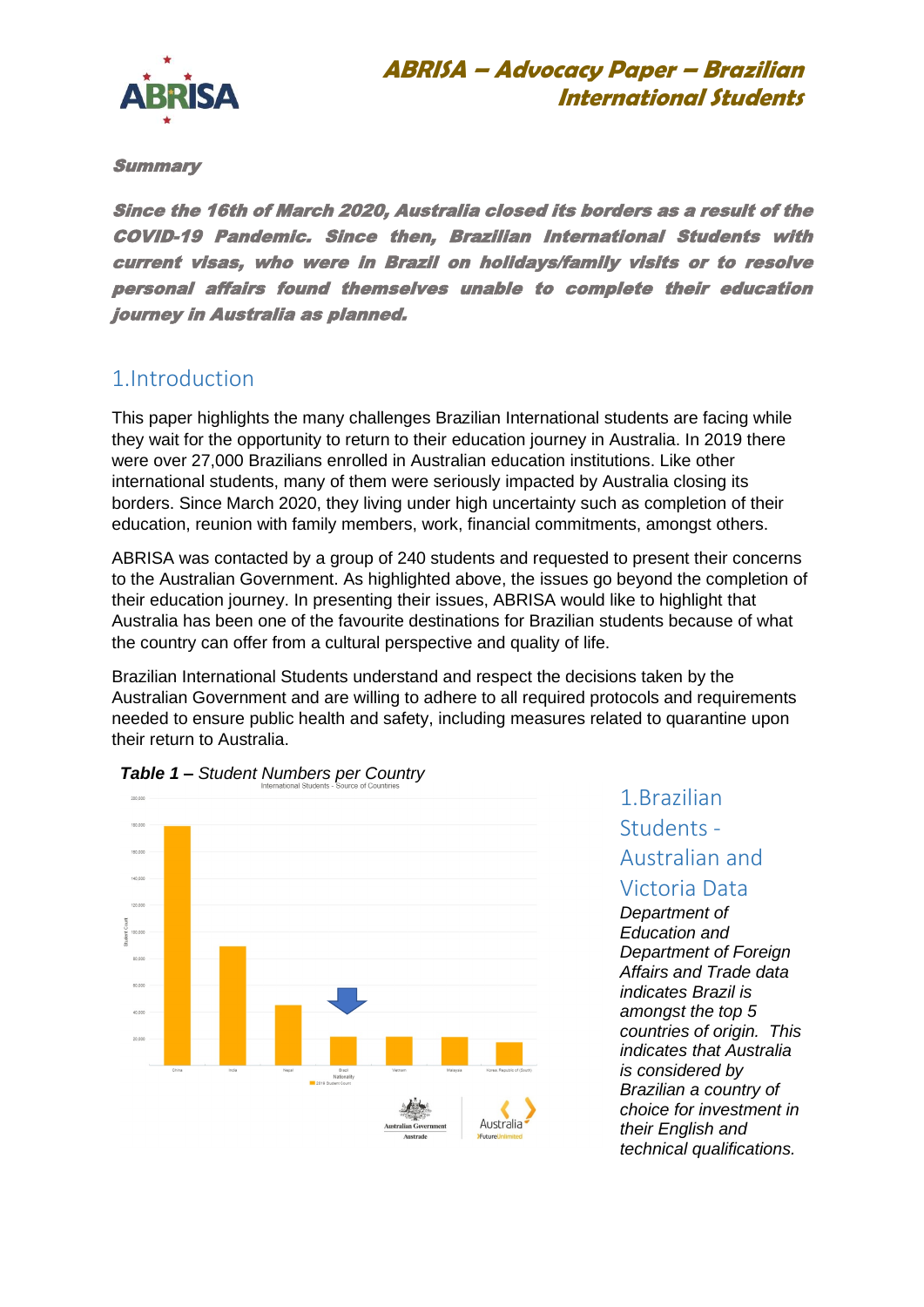

*Since 2015 the number of Brazilian students significantly increased, reaching 27,366 in 2019. Australia is becoming a favourite destination for Brazilians and makes Brazil a great education export partner.* 



*Table 2 – Department of Education Data – National Numbers* 

The re-opening of the borders to international students (with due compliance of all safety regulations) is not only an opportunity for them to resume their education, but it is a critical step to assist in the economic recovery of one of our largest export industries.

There is recognition by the Government the education industry and international students contribute \$40 billion annually and support 250,000 jobs calls for greater support for the international student community.

Australia is a major destination for international students interested in learning English or in enrolling in higher education. The actions the Federal and State governments take to support these students during the pandemic are being closely observed overseas and will substantially shape the perception of the Australian education market in the next few years.

### 2. Issues Faced by Brazilians International Students Abroad

ABRISA understands there are currently over 2000 International Brazilian students unable to return to Australia (SBS data). ABRISA has been contacted by International Students currently waiting for the opportunity to return to Australia.

ABRISA issued a questionnaire to a small group of them to establish their locations key issues faced.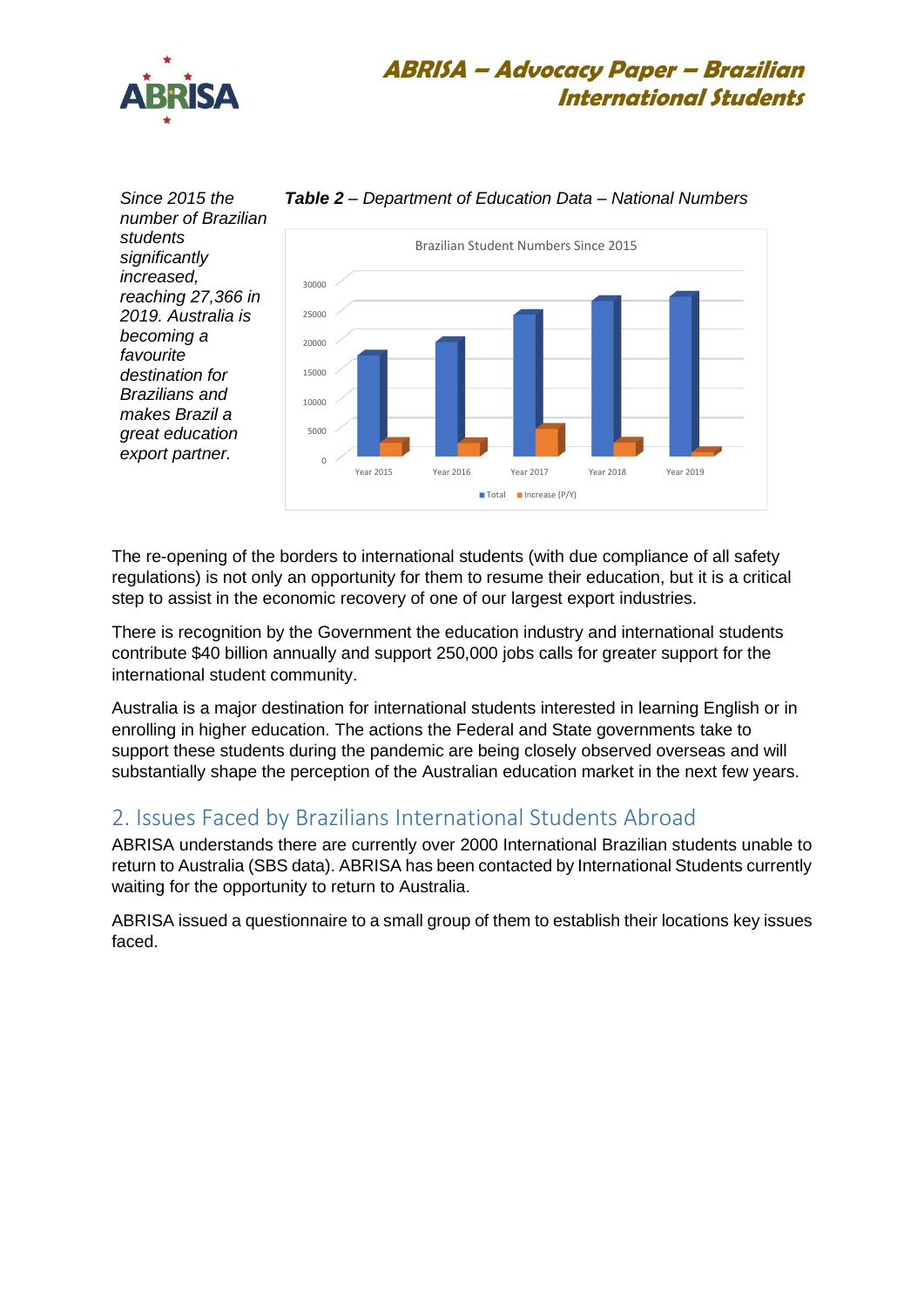



*Table 3 –* **Location of Students in Australia** *- Data Collected from a survey with Students in Brazil* 

The reasons for visiting Brazil immediately before or just before COVID-19 struck, varied from family visits, resolution of personal affairs, and health reasons. For most students, their visit to Brazil was to be short (2-3 weeks) – they have now been away for over 4 months and left incomplete studies, belongings, and some cases, family members back in Australia. The need to return to Australia is, therefore, more complex than simply completion of their education, and include financial obligations (e.g., rental) and reunion with family members.

Whilst these students are cognizant of the difficulties faced by State and Federal Governments to control the spread of COVID-19, most students have no clear understanding of the prospect of their return. They would welcome and appreciate a clear channel of communication. Furthermore, through this channel, they would like to have the opportunity to outline their issues to State and Federal Governments.

To assists them in this process, ABRISA issued a survey to more than 140 of these students, and through their responses, selected the top 10 issues raised them, as follows:

| <b>Issue</b>                          | <b>Description</b>                                                                                                                                                                                                          |
|---------------------------------------|-----------------------------------------------------------------------------------------------------------------------------------------------------------------------------------------------------------------------------|
| <b>Family Isolation</b>               | There are several Brazilians who have been separated from their partners<br>over the past 5 months.                                                                                                                         |
| <b>Education - Adults</b>             | Students did pay for the English and cultural immersions and are not<br>receiving the same level of quality even if they continue online via Brazil.                                                                        |
| <b>Education -</b><br><b>Children</b> | There are families with children enrolled in Australian schools. This is a<br>significant cost and they are unable to have their children attending school in<br>Brazil for this period. - Refer to appendix 1 for details. |
| <b>Financial Burden</b>               | The respondents to the questionnaire are facing a significant financial burden<br>with expenses in Australia, Expenses in Brazil, and no income.                                                                            |
| <b>Rental and Other</b><br>Contracts  | Most students are in rental agreements or a party to rental agreements. In<br>one specific case, the property is being sold with the student's personal<br>belongings still inside the house.                               |
| <b>Health Issues</b>                  | As a general rule, students opt to have private cover in only one country.<br>Therefore, students in Brazil have no health cover as their insurance is<br>specific to Australia.                                            |
| <b>Home Dwellings</b>                 | Given the intended short nature of their departure, most have personal goods<br>left behind without access to these.                                                                                                        |
| <b>Business</b>                       | People have started businesses in Australia and cannot continue these<br>businesses.                                                                                                                                        |
| <b>Employment</b>                     | There are temporary workers under the 482 and old 457 visas who cannot<br>return.                                                                                                                                           |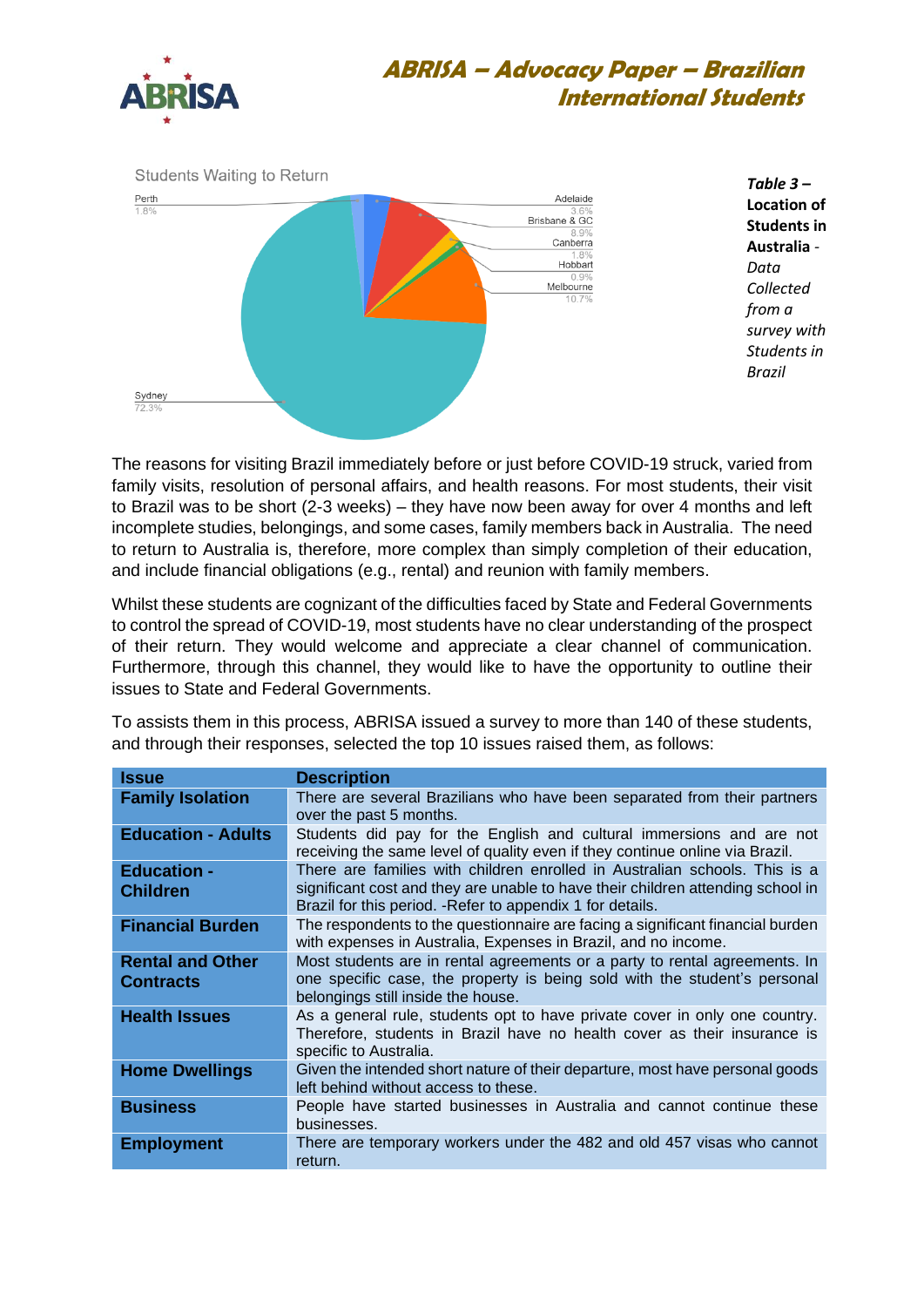

| <b>Issue</b>                               | <b>Description</b>                                                                                                                                                                 |
|--------------------------------------------|------------------------------------------------------------------------------------------------------------------------------------------------------------------------------------|
| <b>Cost Recovery on</b><br>Investment made | Students abroad are not able to work neither in Brazil not here in Australia<br>(20 hrs). Staying in Brazil limits their ability to recover costs incurred during<br>the pandemic. |

## 3. Key Questions Raised by Brazilians International Students Abroad

#### 5.1 Legislation Framework for Return

- *As to-date there has not been a single student receiving a positive outcome from Home Affairs to return to Australia under an exemption basis, we would like to understand the criteria used for accepting an exemption request.*
- *If the issue relating to the cost of meeting the health protocols and students are willing to pay for it, what impedes such a return?*
- *What is the Government position regarding the timing for accepting students to return to Australia?*
- *Considering that COVID-19 is a virus, we will need to learn how to live with it, and other countries (Canada and United Kingdom) have opened their borders under such a premise, will Australia adhere to this model?*
- *Is the intended National Pilot program, to allow students to return, covering only students at universities? If not, is the Government considering the financial viability of private schools that could close due to lack of students?*
- *Outside the pilot program, is there any other proposal for international students to return?*
- *If students are in countries outside Brazil, would this positively impact their chances of returning?*
- *So far, students have "lost" more than 4 months of visas. Would the Government have any plans so these students can recover from the lost period they have been overseas?*

#### 5.2 Possible return Criteria - Other Capital Cities

• *How soon will classes resume face to face? In particular in areas outside of Melbourne?*

#### 5.3 Financial Burden (School Fees, Rental, etc)

• *There are Brazilian International Students in Brazil who continue to pay for their schools, rent, utilities (water, energy, telephone) and Tax in Australia without any opportunity to earn an income. How can we recover this time from a Visa perspective?*

#### 5.4 Mental Health Related Issues when Overseas

• *The mental health of these students is being affected very drastically with anxiety, stress, and depression. We have a new mother giving birth in September 2020 and people with health problems who do not have access to private health as their health coverage is in Australia.* 

#### 3.1 Visa Related Issues when Overseas

• *Will students who have lost the validity of their respective visas, due to not being able to return to Australia, be able to enter without the current visa? Many students had intentions to continue their studies. How are these issues be addressed?*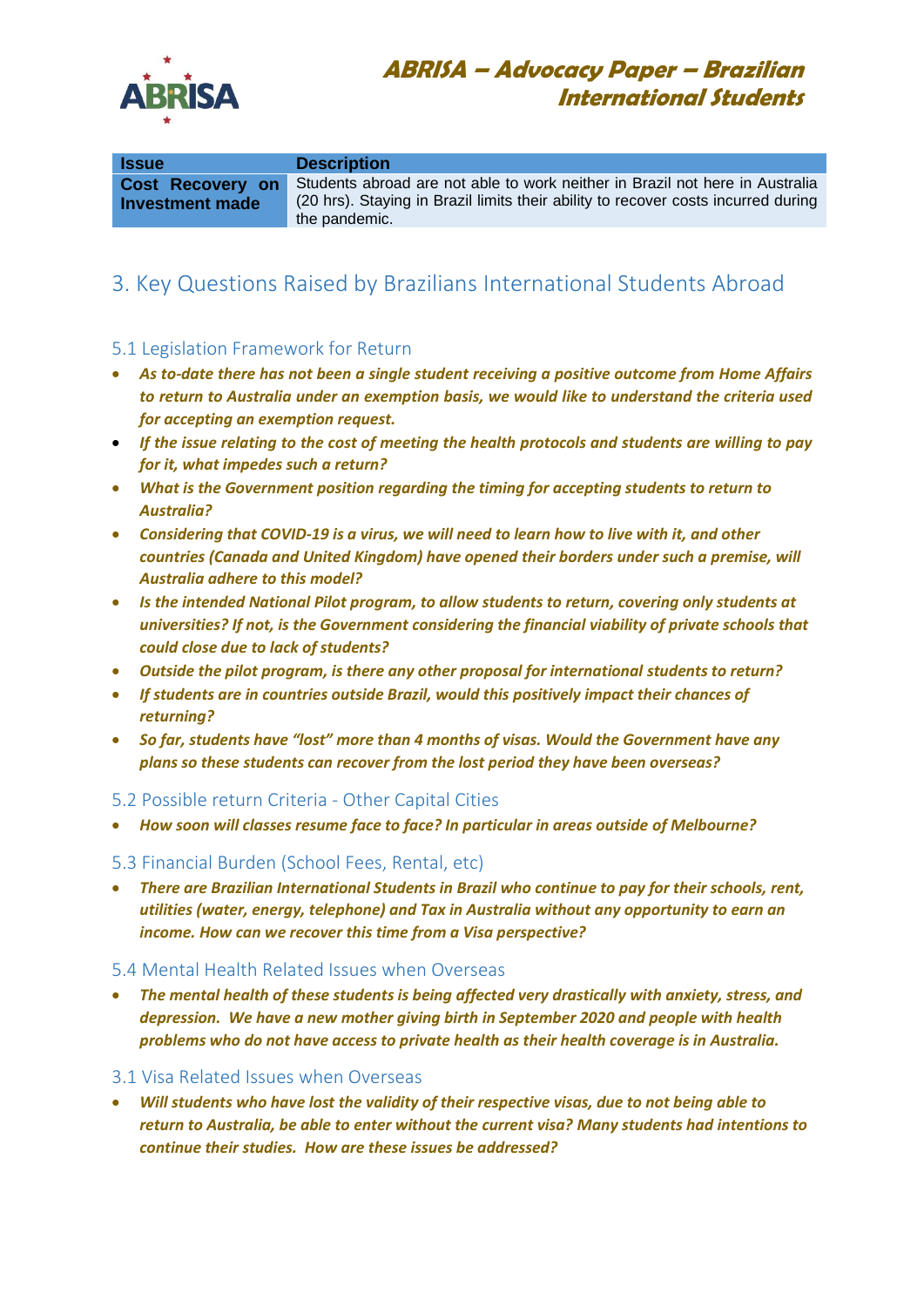

- *Some students are more than 8 weeks without studying, breaking a student visa condition imposed by the student visa while their partners remained in Australia. How does the government view such a situation?*
- *Students who are outside of Melbourne were not able to take up Victorian Government student assistance. At the same time, they are doubly paying for rental, health care, and other expenses. How can the government assist in these cases?*
- *What about the students whose visas are now no longer valid and who have re-applied from outside Australia? Some are on the A/B bridge visa right now - can they return?*

### 2.Key Pledges of Brazilian International Students

The Minister for the Department of Education Skills and Employment made some key announcements highlighting the following:

- *a. The Australian Government will recommence granting student visas in all locations lodged outside Australia. This means when borders re-open, students will already have visas and be able to make arrangements to travel.*
- *b. International students will be able to lodge a further student visa application free of charge if they are unable to complete their studies within their original visa validity due to COVID-19.*
- *c. Current student visa holders studying online outside Australia due to COVID-19 will be able to use that study to count towards the Australian study requirement for a poststudy work visa.*
- *d. Graduates who held a student visa will be eligible to apply for a post-study work visa outside Australia if they are unable to return due to COVID-19.*
- *e. Additional time will be given for applicants to provide English language results where COVID-19 has disrupted access to these services.*

Brazilian International Students and education providers welcome these measures and acknowledge the efforts of the Government in this moment of high uncertainty. In addition to these concessions, the Brazilian International Students requested that:

- 1. Considering they were not able to complete their education journey with the same level of quality and immersion, an additional visa period is granted, free of charge, covering the period they have had to stay away from Australia due to the border restrictions.
- 2. Considering the financial stress and additional unplanned costs they've incurred due to the border restrictions:
	- a. They are allowed to work additional hours (more than 40 hours per fortnight) to enable them to recoup losses for at least six months upon their return to Australia.
	- b. They are exempt from the quarantine fees.
- 3. There are unintended consequences of Job Keeper, as most temporary visa holders are excluded from it. Would the government consider a level playing field for all workers, irrespective of visa conditions? Or, could the Government open an exception for key sectors of high labor demand such as Supply Chain, Health, Community care as an example?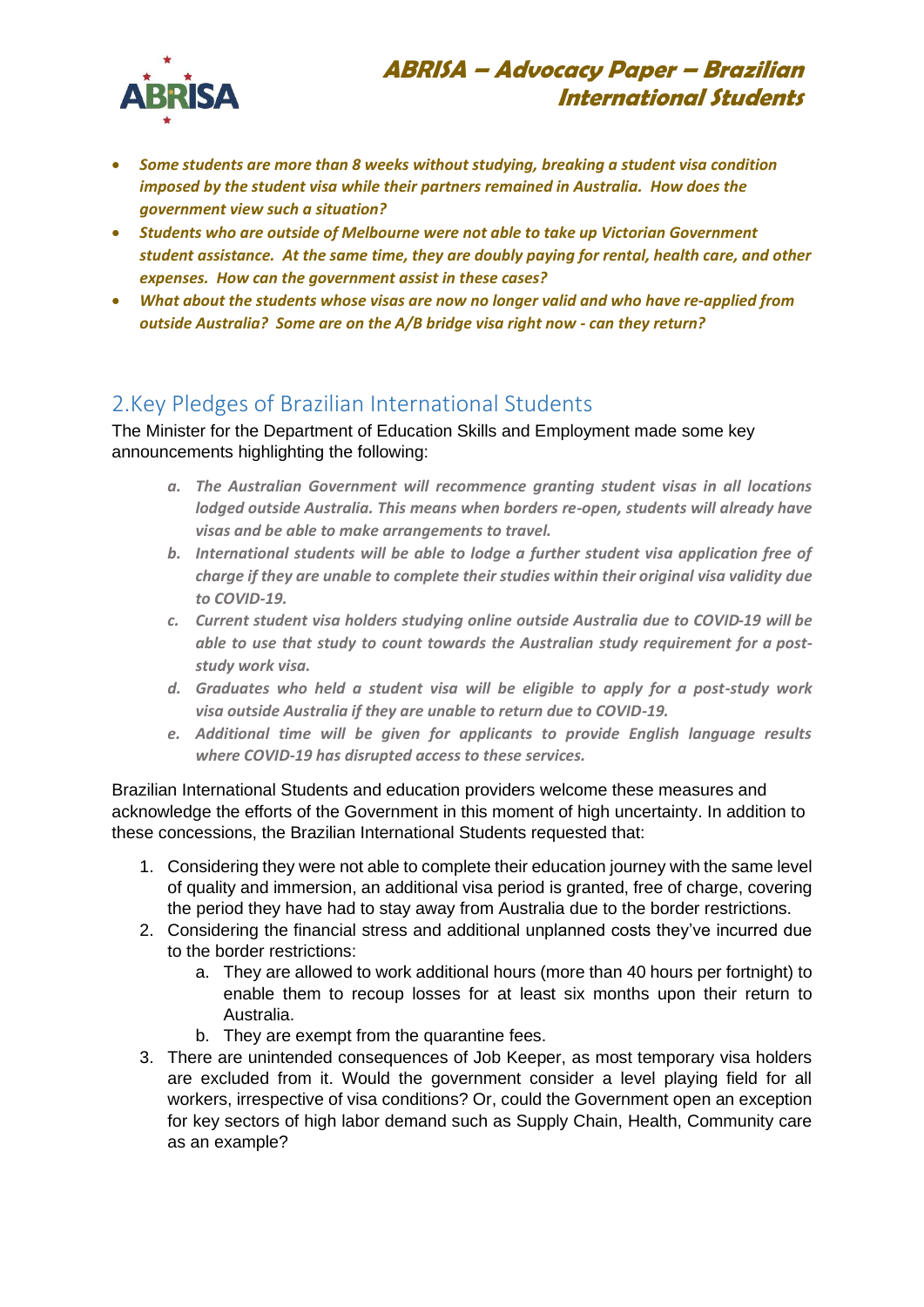

4. They are given the right to attend additional training at a reduced cost that will assist them in better transitioning to where jobs are available such as supply chain and health.

ABRISA and also most students in the situation described above are willing and prompt to collaborate with the Australian Government in the areas of communications, information, and more important alternative solutions that can resolve this situation and reinforce the goodwill and reputation Australian Education Sector has with international students.